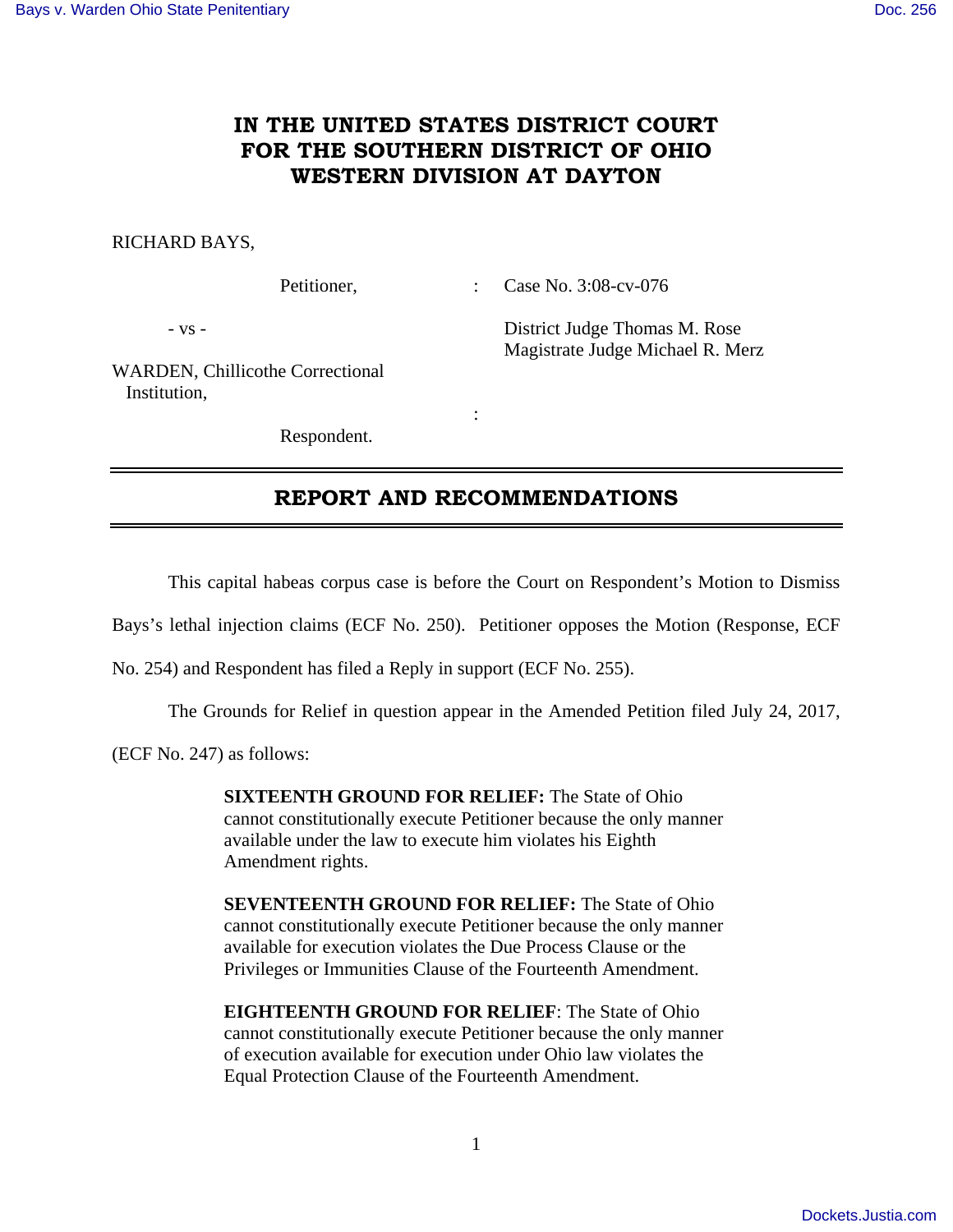**NINETEENTH GROUND FOR RELIEF:** The State of Ohio cannot constitutionally execute Petitioner because Ohio's violations of federal law constitute a fundamental defect in the execution process, and the only manner of execution available for execution depends on state execution laws that are preempted by federal law.

(ECF No. 232-1, PageID 8583)

In granting Bays's motion to amend to add these claims, the Court summarized the

history of lethal injection invalidity claims in habeas corpus and concluded:

As proposed to be pled, Bays' four new lethal injection invalidity claims quoted above fit within the cognizability window recognized in *Adams III*. That is to say, they are not claims that lethal injection executions are *per se* unconstitutional; such a claim would be precluded by precedent. As this Court understands the Sixth Circuit's classification in *Adams I, II, and III,* a *per se* claim would read something like "It is unconstitutional for any American State to execute anyone by lethal injection." Instead, these claims are general in the sense that they assert "It is and will always be unconstitutional for the State of Ohio to execute Mr. Bays by any lethal injection procedure and because Ohio authorizes executions only by lethal injection, his death sentence is invalid."

(Decision and Order, ECF No. 235, PageID 8728)(reported at *Bays v. Warden,* 2017 WL

1315793 (S.D. Ohio Apr. 10, 2017) Chief Judge Sargus relied on this reasoning to allow a parallel amendment in *Davis v. Warden*, Case No. 2:10-cv-107 (ECF No. 128, PageID 11578).

In granting leave to amend, the Court considered the general standard under Fed. R. Civ.

P. 15 which included determining that the proposed amended petition would withstand a motion

to dismiss under Fed. R. Civ. P. 12(b)(6) (ECF No. 235, PageID 8726-27). The Warden's instant

Motion essentially asks the Court to reconsider that decision in light of *In re: Tibbetts*, 869 F.3d

403,  $(6^{th}$  Cir. Jul 24, 2017).

 The Warden argues that Bays's four lethal injection invalidity claims are not general enough, that they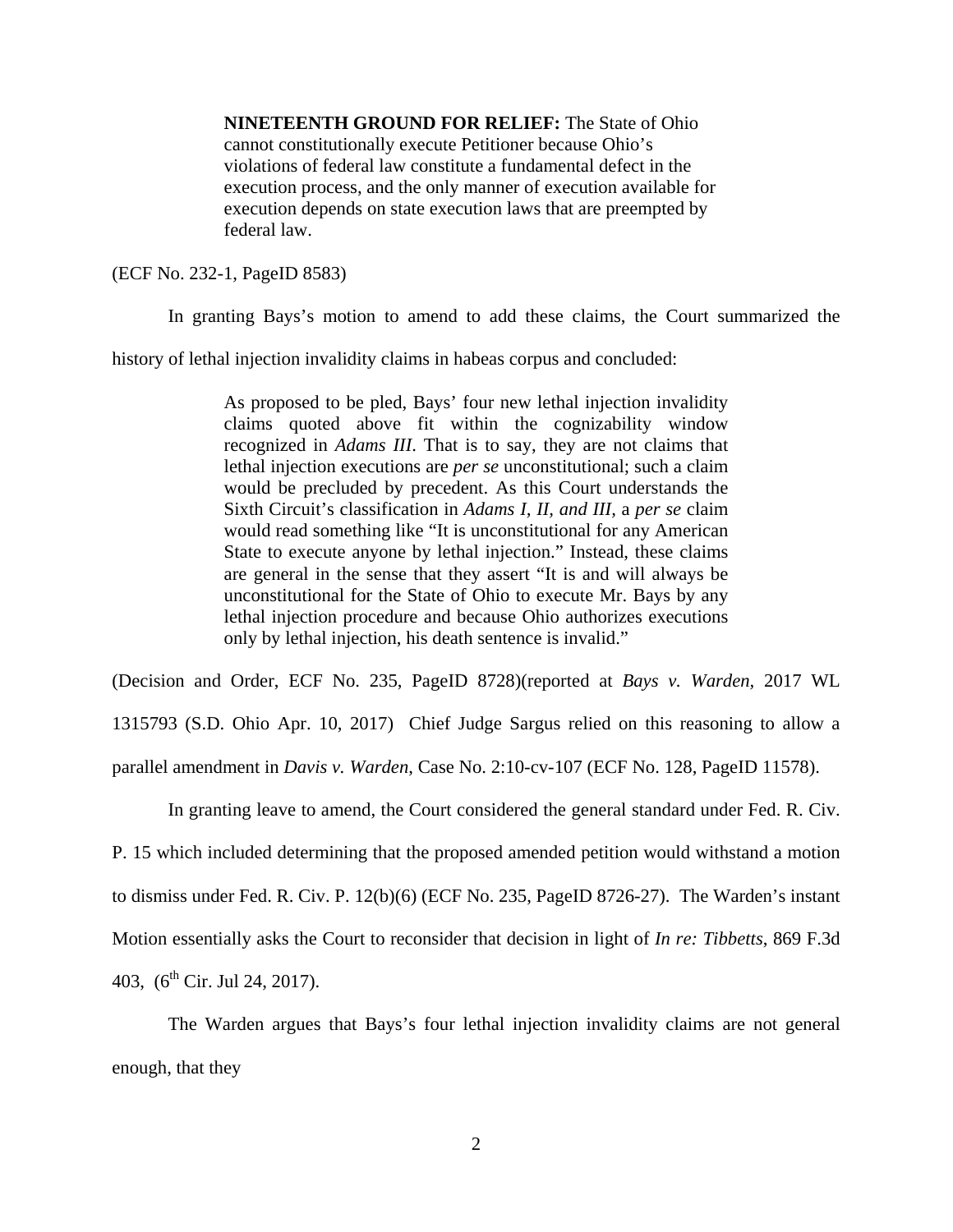focus . . . on the drugs, methods, and conditions surrounding his execution by lethal injection, not on lethal injection in the general sense. Rather, "despite clever semantics" Bays raises a "challenge to a particular application of a particular method of execution to a particular person, not a challenge to the validity of his sentence."

(Motion, ECF No. 250, PageID 8922, quoting *Tibbetts*, 2017 U.S. App. LEXIS at  $*10$ , fn. 2)<sup>1</sup>.

 Bays responds that *Tibbetts* does not apply to the Nineteenth Claim for Relief and is distinguishable because it was concerned with whether Tibbetts' second-in-time habeas petition was second-or-successive. To the extent *Tibbetts* is applicable, Bays asks the Court to wait to apply it until after the Supreme Court of the United States has considered an as-yet-unfiled petition for writ of certiorari in that case (Response, ECF No. 254, PageID 8940-41).

 The Warden's Reply cites further law in support of dismissing the Nineteenth Ground for Relief (ECF No. 255, PageID 8951-53).

# **Analysis**

*Tibbetts* provides helpful circuit court clarification of the procedural difficulties faced by this and other district courts when a death row inmate seeks to proceed simultaneously with substantively identical constitutional claims under 42 U.S.C. § 1983 and in habeas corpus.

In initially granting leave to amend, the Court noted

<u>.</u>

Petitioners' bar has had an apparent strategy for some years to have parallel habeas and § 1983 actions pending simultaneously on behalf of the same inmate and raising substantively parallel claims. Implementation of this strategy has been supported by the series of decisions of the Sixth Circuit in Stanley Adams' habeas corpus case from the Northern District of Ohio, *Adams v. Bradshaw*, 644 F.3d 481, 483 (6th Cir. 2011); *Adams v. Bradshaw*, 817 F.3d 284

<sup>&</sup>lt;sup>1</sup> Although *Tibbetts* is a published opinion, it is not yet available with official reporter page numbers.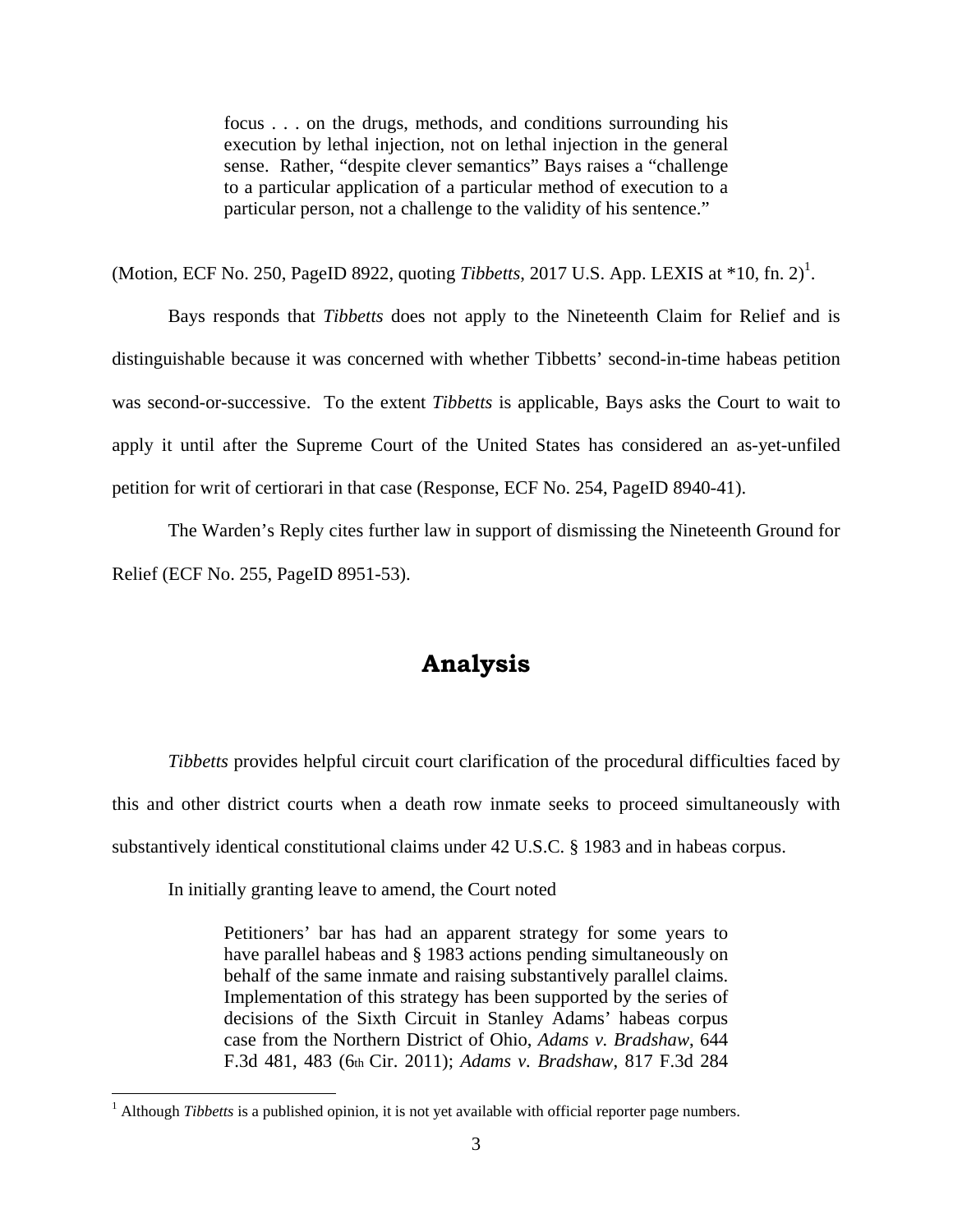(6th Cir. March 15, 2016); and *Adams v. Bradshaw*, 826 F.3d 306 (6th Cir. June 13, 2016), referred to herein as *Adams I*, *Adams II*, and *Adams III* respectively.

(Decision, ECF No. 235, PageID 8723-24).

<u>.</u>

Bays's case is an instantiation of that strategy. On September 22, 2017, the same day on which he opposed dismissal of his habeas corpus lethal injection invalidity claims, Bays, along with ninety-three other Ohio death row inmates, filed his Fourth Amended Omnibus Complaint in *In re Ohio Injection Protocol Litig.*, Case No. 2:11-cv-1016 (the "Protocol Case"), seeking permanent injunctive relief against his execution under Ohio's current lethal injection protocol, 01-COM-11 (October 7, 2016). Stanley Adams and Raymond Tibbetts are co-plaintiffs in that  $\csc^2$ .

*Tibbetts* is, as Bays notes, principally concerned with the second-or-successive habeas application question. That question is not involved with the present Motion because the instant case is Bays's first habeas application and has not reached judgment.

But *Tibbetts* does speak tangentially to the parallel litigation situation. The majority reads *Adams III* as allowing for the possibility of an "intermediate challenge" to lethal injection executions which could be "cognizable in habeas and not just in a § 1983 claim," but notes that the *Adams III* court itself had "affirmed the denial of habeas relief because [Adams'] claim was more appropriately pursued in his ongoing § 1983 litigation. That is the same result we reach here." *Tibbetts*, 2017 U.S. App. LEXIS \*10, fn. 2.

Judge Moore in dissent also speaks to the parallel litigation situation:

I agree with Tibbetts and the district court that this court has authorized condemned inmates to bring intermediate ("general enough . . . but not too general") challenges to lethal injection, but I disagree that habeas is always the proper procedural vehicle for

 $2$  Tibbetts is not named in the caption of the Omnibus Fourth Amended Complaint. Because of the relative imminence of his execution date several times during 2017, his Fourth Amended Complaint was separately filed.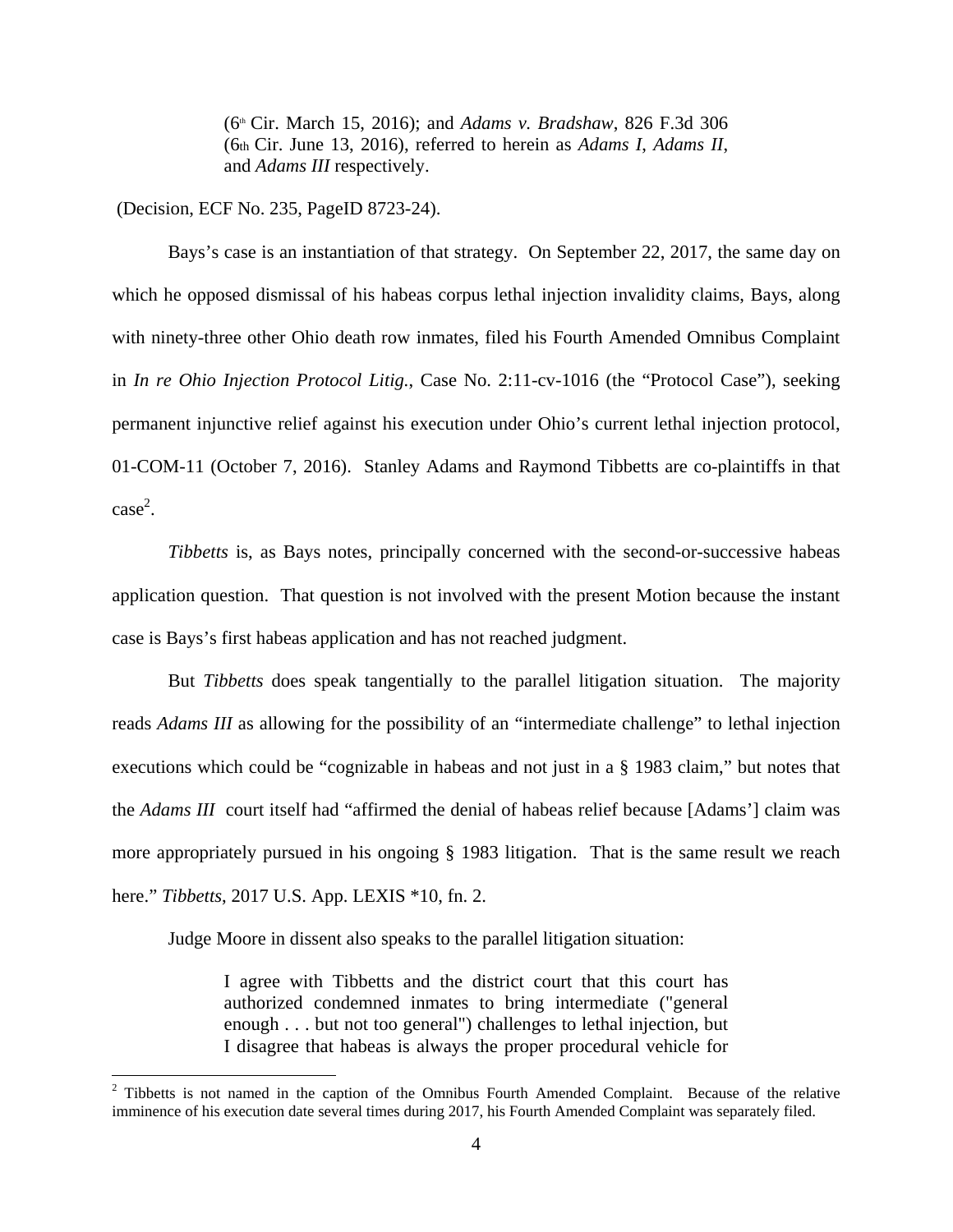these challenges. Whether § 1983 or habeas is the appropriate procedural vehicle depends on the factual predicate of the constitutional challenge. Challenges to Ohio's implementation of lethal injection can be brought under § 1983, whereas challenges to death sentences related to an individual's mental or physical characteristics can be brought as habeas cases.

This court previously has held that § 1983 is the proper procedural vehicle for challenges to lethal injection that depend on evidence about a particular lethal injection protocol or Ohio's inability to administer lethal injection in a constitutional manner.

On the other hand, habeas is the proper procedural vehicle for challenges to lethal injection that depend on particular physical or mental characteristics of the person to be executed, such as their competency.

*In re Tibbetts,* 2017 U.S. App. LEXIS 13664, \*14-16, citing *Frazier v. Jenkins*, 770 F.3d 485, 505 (6th Cir. 2014) ("Frazier admits that the United States Supreme Court . . . held that execution by lethal injection is not per se unconstitutional, but he contends that 'the implementation of the method of execution could implicate the Eighth Amendment prohibition against cruel and unusual punishment.' . . . Frazier is a party to an ongoing action, filed under 42 U.S.C. § 1983, challenging Ohio's lethal-injection regime [to wit, this Court's Protocol Case]. We think that that litigation is the proper avenue for Frazier to bring this constitutional challenge.")(internal citations omitted); and *Scott v. Houk*, 760 F.3d 497 at 512 ("As the law currently stands, there is no merit to Scott's assertion that his sentence is void because lethal injection is unconstitutional. Simply put, lethal injection does not violate the Constitution per se, and Scott acknowledges as much in his brief. Therefore, in order to obtain relief from his sentence, Scott would first have to gather facts showing that Ohio is unable to administer lethal injection in a constitutionally permissible manner. And this is precisely the type of discovery that Scott can pursue in his § 1983 litigation [again, this Court's Protocol Case].") (*citing inter alia Baze*, 553 U.S. 35, 128 S. Ct. 1520, 170 L. Ed. 2d 420). Judge Moore noted that "*Scott*, in particular, undermines Tibbetts's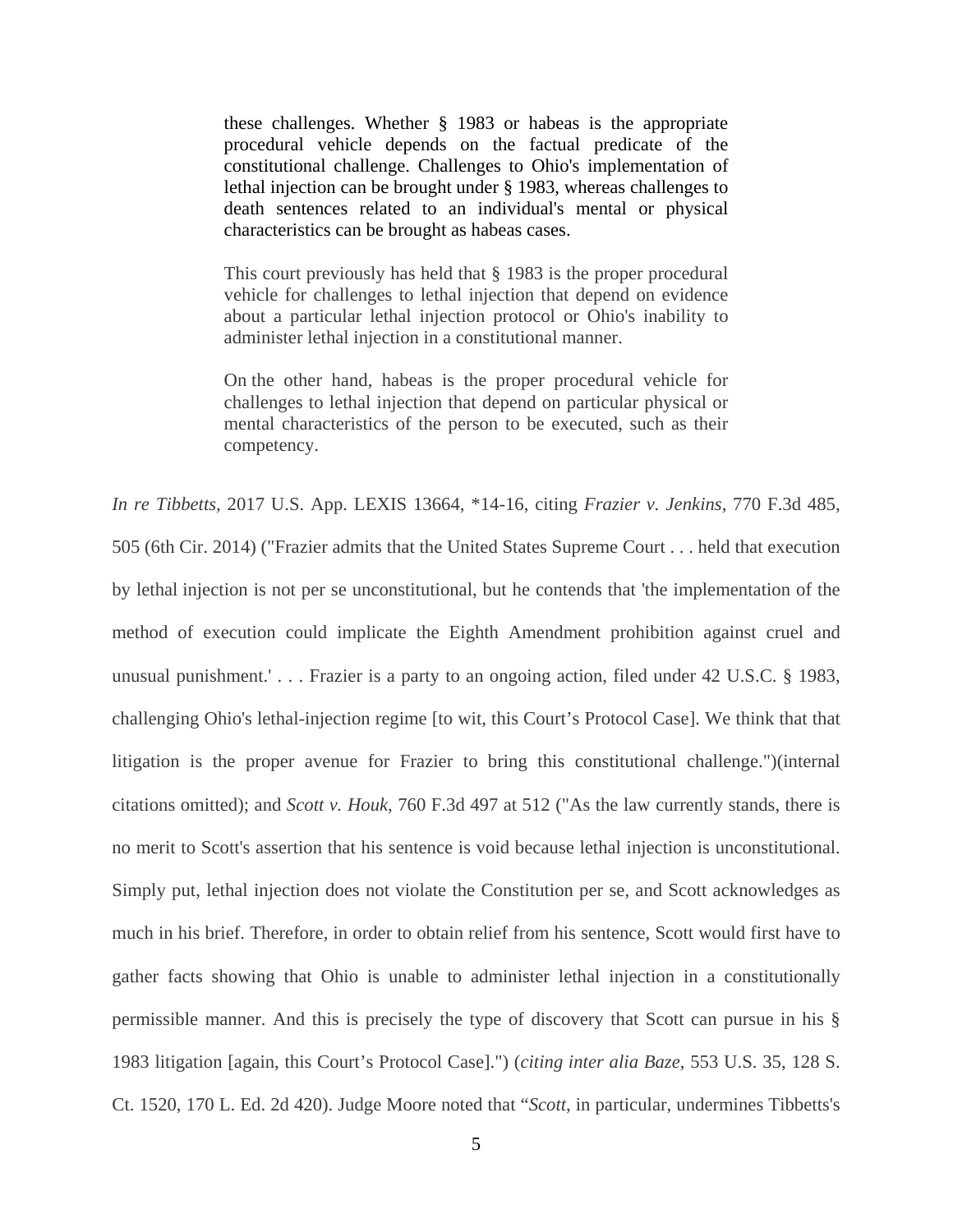argument that habeas is the proper procedural vehicle insofar as his case depends on evidence about Ohio's previous implementation of lethal injection protocols." *Id.* , citing *Scott*, 760 F.3d at 512.

Thus both *Tibbetts*' opinions support this Court's position that the kinds of constitutional claims Bays makes in his Second Amended Petition are more properly pursued in the Protocol Case than in this habeas corpus case.

However, the fact that the claims are "more properly pursued" in a § 1983 case does not mean that they fail to state a claim upon which habeas corpus relief can be granted, which is the test on the instant Motion under Fed. R. Civ. P. 12(b)(6). *Adams III* recognized that such an intermediate claim ("general enough . . . but not too general") can be pleaded in habeas corpus and *Tibbetts* does not purport to overrule *Frazier, Scott*, or *Adams III<sup>3</sup>* . In any event, *Tibbetts* does not **hold** (as opposed to suggesting) that a death row inmate cannot have simultaneously pending § 1983 and habeas actions with the same substantive constitutional claims. Until the Sixth Circuit does so, this Court can be consistent with both *Adams III* and *Tibbetts* by allowing the habeas pleading, but directing the litigation concerning execution methods generally through the Protocol Case.

It is therefore respectfully recommended that the Motion to Dismiss be DENIED as to Grounds for Relief Sixteen, Seventeen, and Eighteen.

#### **Nineteenth Ground for Relief**

In his Nineteenth Ground for Relief, Bays asserts the State of Ohio cannot

<sup>&</sup>lt;sup>3</sup> Nor could it do so, since *Adams III* is a published opinion. *Hinchman v. Moore*, 312 F.3d 198, 203 (6<sup>th</sup> Cir. 2002); *Neuman v. Rivers,* 125 F.3d 315 (6th Cir. 1997).*Salmi v. Secretary of Health and Human Servs*., 774 F.2d 685, 689 (6<sup>th</sup> Cir,. 1985)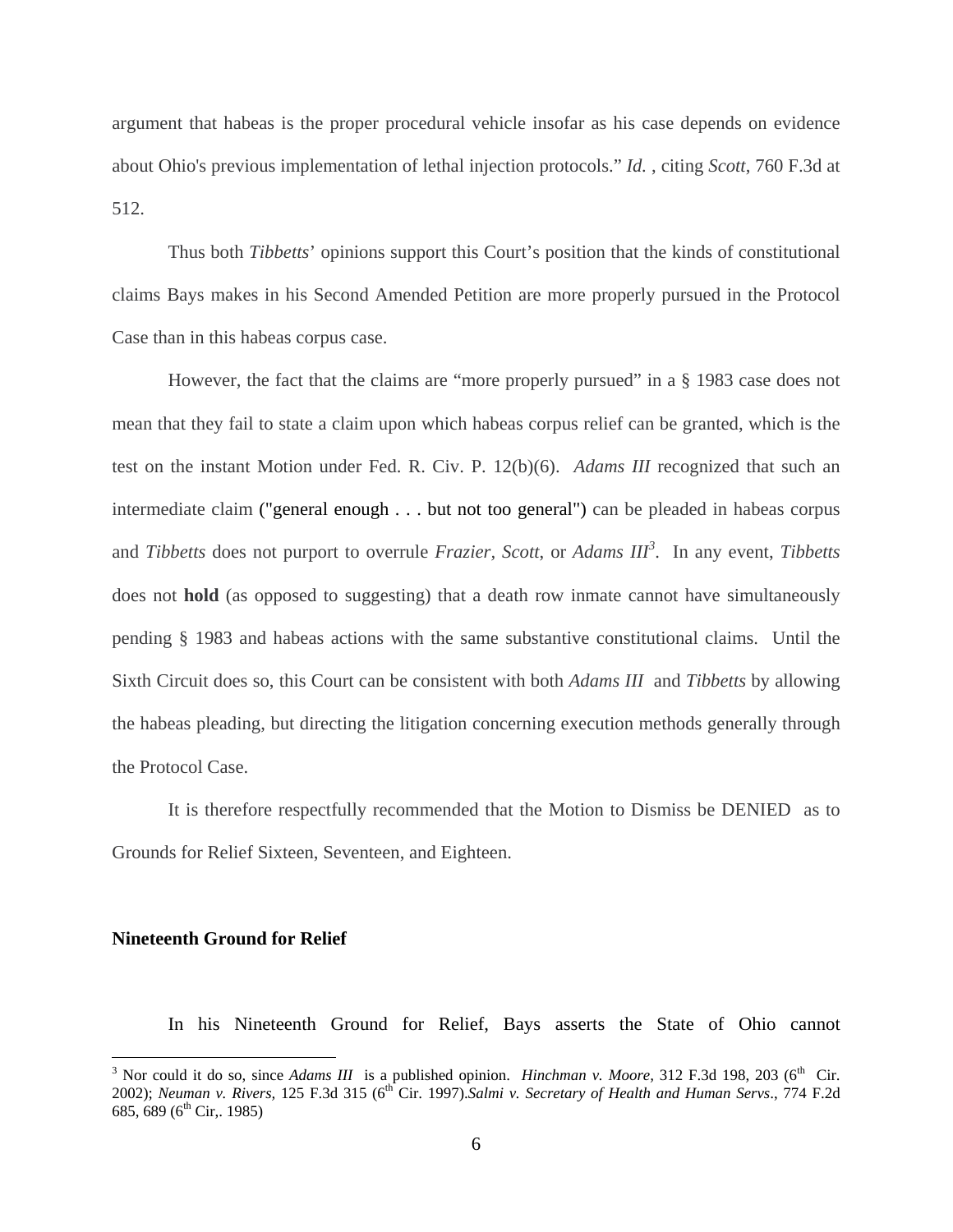constitutionally execute him because "Ohio's violations of federal law constitute a fundamental defect in the execution process, and the only manner of execution available for execution depends on state execution laws that are preempted by federal law." (ECF No. 247, PageID 8802.)

 Bays contends that *Tibbetts* does not speak to his Nineteenth Ground for Relief because it "is based on federal statutory violations." (Response, ECF No. 254, PageID 8941.) His Second Amended Petition alleges "[a] violation of federal statutory law can provide a basis for habeas corpus relief if the violation amounts to a fundamental defect in the proceedings." *Id.,* quoting ECF No. 247, PageID 8882, citing *Hill v. United States,* 368 U.S. 424, 428 (1962), and *Reed v. Farley*, 512 U.S. 339, 353-54 (1994).

 This is a case in federal court attacking a state court judgment and is thus brought under 28 U.S.C. § 2254. Federal habeas corpus is available only to correct federal **constitutional**  violations. 28 U.S.C. § 2254(a); *Wilson v. Corcoran,* 562 U.S. 1 (2010)*; Lewis v. Jeffers*, 497 U.S. 764, 780 (1990); *Smith v. Phillips*, 455 U.S. 209 (1982), *Barclay v. Florida,* 463 U.S. 939 (1983). Neither *Hill* nor *Reed* was brought under § 2254, but rather they were collateral attacks on federal criminal judgments brought under 28 U.S.C. § 2255. Neither Hill nor Reed supports expanding § 2254 to cover violations of federal statutes.

Bays also cites *Sorrentino v. Lavalley*, 2016 WL 3460418 (S.D.N.Y. 2016); *Jiminez v. Colorado* DOC, 2015 WL 4113771 (D. Colo. 2015); and *Bashaw v. Paramo*, 2014 WL 7331938 (C.D. Cal. 2014). *Sorrentino* is a § 2254 case, but expressly decides as to each claim for relief that there was no federal constitutional violation. *Jiminez* specifically rejects habeas relief for a statutory violation; The *Bashaw* court expressly noted the limitation to constitutional claims in 28 U.S.C. § 2254(a) and that the phrase "clearly established federal law" "means federal law that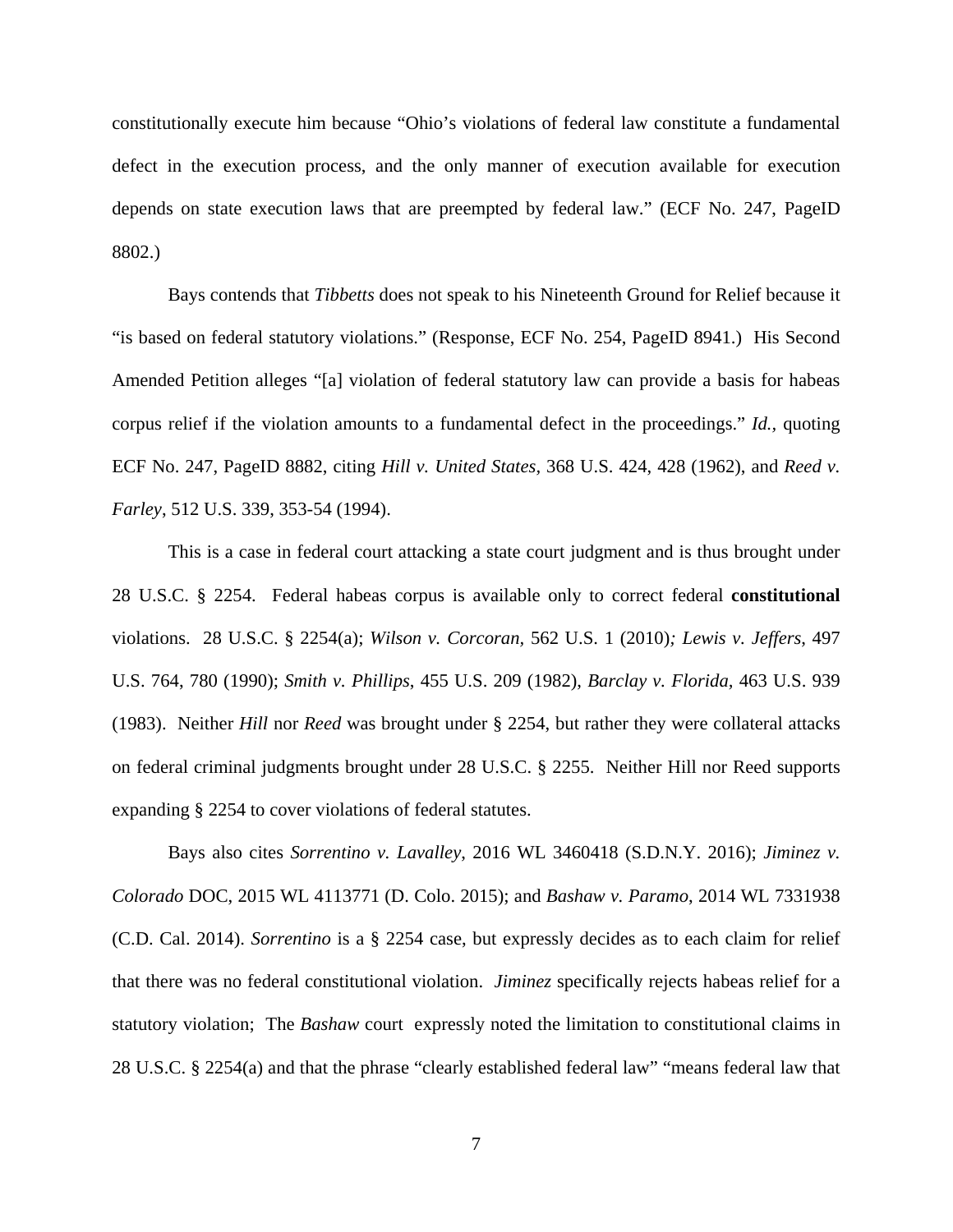is clearly defined by the holdings of the Supreme Court at the time of the state-court decision." 2014 WL 7331938 at \*4, citing *Cullen v. Pinholster* [563 U.S. 170], 131 S. Ct. 1388, 179 L. Ed. 2d 557 (2011).

In sum, Bays has cited no federal precedent for extending § 2254 relief to violations of federal statutes and particularly no precedent of the United States Supreme Court holding that the statutes cited in the Nineteenth Ground for Relief preempt state execution statutes and thus provide a constitutional basis for relief in a § 2254 case.

Because the Nineteenth Ground for Relief fails to state a claim upon which relief can be granted, it should be dismissed with prejudice because no amendment would make it cognizable in habeas corpus.

### **Conclusion**

Based on the foregoing analysis, Respondent's Motion to Dismiss (ECF No. 250) should be DENIED as to Grounds Sixteen, Seventeen, and Eighteen and GRANTED as to Ground Nineteen.

October 2, 2017.

 s/ *Michael R. Merz* United States Magistrate Judge